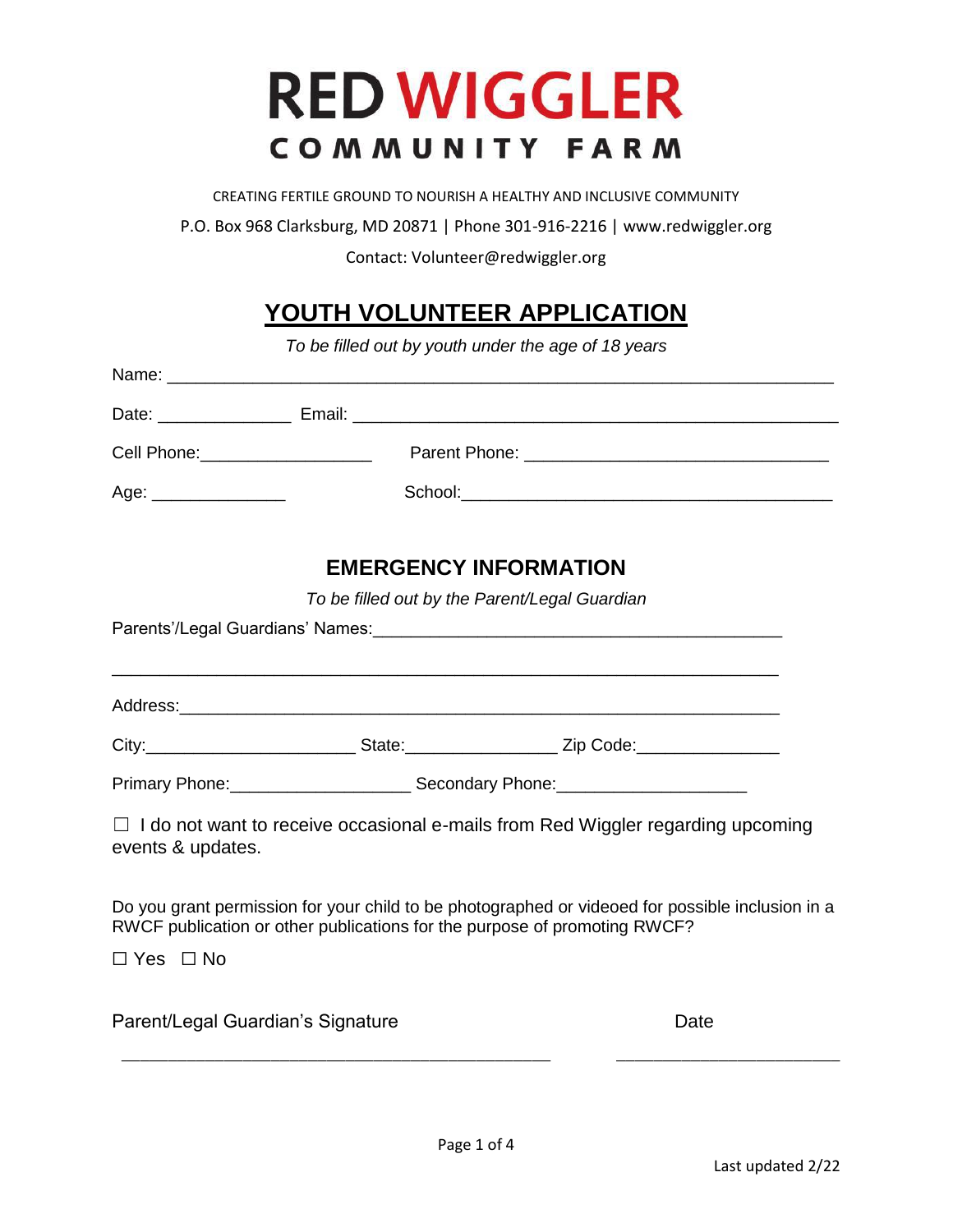| No experience is necessary for this position.<br>For our records, have you ever              |  | Nο |
|----------------------------------------------------------------------------------------------|--|----|
| worked in a greenhouse? Including seeding, transplanting and/or<br>watering?                 |  |    |
| planted seeds or transplants?                                                                |  |    |
| harvested vegetables? Including bunching greens and/or digging<br>root vegetables?           |  |    |
| handled vegetables after harvesting, including washing, sorting,<br>and weighing vegetables? |  |    |
| done field maintenance activities, including weeding, thinning,<br>mulching, or raking?      |  |    |
| worked or interacted with adults with disabilities?                                          |  |    |

**Please list your strengths and limitations as it applies to working cooperatively with others, following instructions and completing tasks independently.** 

\_\_\_\_\_\_\_\_\_\_\_\_\_\_\_\_\_\_\_\_\_\_\_\_\_\_\_\_\_\_\_\_\_\_\_\_\_\_\_\_\_\_\_\_\_\_\_\_\_\_\_\_\_\_\_\_\_\_\_\_\_\_\_\_\_\_\_\_\_\_\_\_\_\_\_\_

\_\_\_\_\_\_\_\_\_\_\_\_\_\_\_\_\_\_\_\_\_\_\_\_\_\_\_\_\_\_\_\_\_\_\_\_\_\_\_\_\_\_\_\_\_\_\_\_\_\_\_\_\_\_\_\_\_\_\_\_\_\_\_\_\_\_\_\_\_\_\_\_\_\_\_\_

\_\_\_\_\_\_\_\_\_\_\_\_\_\_\_\_\_\_\_\_\_\_\_\_\_\_\_\_\_\_\_\_\_\_\_\_\_\_\_\_\_\_\_\_\_\_\_\_\_\_\_\_\_\_\_\_\_\_\_\_\_\_\_\_\_\_\_\_\_\_\_\_\_\_\_\_

\_\_\_\_\_\_\_\_\_\_\_\_\_\_\_\_\_\_\_\_\_\_\_\_\_\_\_\_\_\_\_\_\_\_\_\_\_\_\_\_\_\_\_\_\_\_\_\_\_\_\_\_\_\_\_\_\_\_\_\_\_\_\_\_\_\_\_\_\_\_\_\_\_\_\_\_

**Please list your strengths and limitations as it applies to completing physical labor and working outside in different weather conditions for 2-5 hours at a time, with appropriate breaks.** 

\_\_\_\_\_\_\_\_\_\_\_\_\_\_\_\_\_\_\_\_\_\_\_\_\_\_\_\_\_\_\_\_\_\_\_\_\_\_\_\_\_\_\_\_\_\_\_\_\_\_\_\_\_\_\_\_\_\_\_\_\_\_\_\_\_\_\_\_\_\_\_\_\_\_\_\_

\_\_\_\_\_\_\_\_\_\_\_\_\_\_\_\_\_\_\_\_\_\_\_\_\_\_\_\_\_\_\_\_\_\_\_\_\_\_\_\_\_\_\_\_\_\_\_\_\_\_\_\_\_\_\_\_\_\_\_\_\_\_\_\_\_\_\_\_\_\_\_\_\_\_\_\_

\_\_\_\_\_\_\_\_\_\_\_\_\_\_\_\_\_\_\_\_\_\_\_\_\_\_\_\_\_\_\_\_\_\_\_\_\_\_\_\_\_\_\_\_\_\_\_\_\_\_\_\_\_\_\_\_\_\_\_\_\_\_\_\_\_\_\_\_\_\_\_\_\_\_\_\_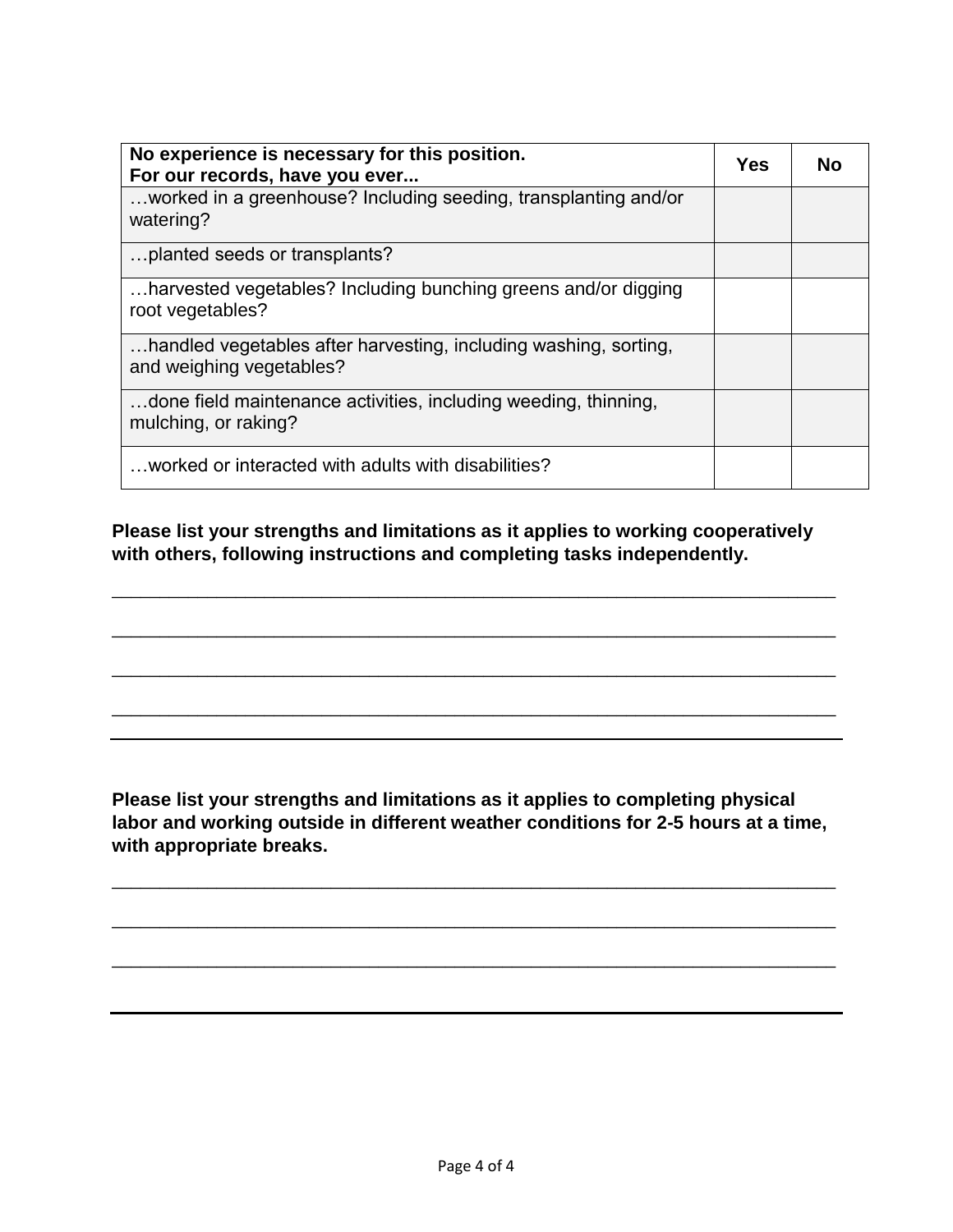|                                                                     | Do you require the use of any of the following? (check all that apply)                                          |  |  |  |  |  |
|---------------------------------------------------------------------|-----------------------------------------------------------------------------------------------------------------|--|--|--|--|--|
| $\Box$ Adaptive Equipment                                           | $\Box$ One-on-one support                                                                                       |  |  |  |  |  |
| $\Box$ Assistive Communication Device $\Box$ Wheel Chair            |                                                                                                                 |  |  |  |  |  |
| $\Box$ Crutches, Cane or Walker                                     |                                                                                                                 |  |  |  |  |  |
|                                                                     |                                                                                                                 |  |  |  |  |  |
|                                                                     |                                                                                                                 |  |  |  |  |  |
| Please check all that apply:                                        |                                                                                                                 |  |  |  |  |  |
|                                                                     |                                                                                                                 |  |  |  |  |  |
| <b>Seizure History</b><br>$\Box$                                    |                                                                                                                 |  |  |  |  |  |
| $\Box$ Sun Sensitivity                                              |                                                                                                                 |  |  |  |  |  |
|                                                                     | Are there any other medical or physical conditions or special needs of the youth which                          |  |  |  |  |  |
| The Red Wiggler staff should be made aware of? $\Box$ Yes $\Box$ No |                                                                                                                 |  |  |  |  |  |
|                                                                     |                                                                                                                 |  |  |  |  |  |
|                                                                     |                                                                                                                 |  |  |  |  |  |
|                                                                     |                                                                                                                 |  |  |  |  |  |
|                                                                     | Do you need to fulfill a specific requirement for service hours: $\square$ Yes $\square$ No                     |  |  |  |  |  |
| $\Box$ School                                                       | # of hours                                                                                                      |  |  |  |  |  |
| □ Court Mandated                                                    | $\frac{1}{2}$ # of hours                                                                                        |  |  |  |  |  |
|                                                                     |                                                                                                                 |  |  |  |  |  |
| Deadline:                                                           |                                                                                                                 |  |  |  |  |  |
|                                                                     |                                                                                                                 |  |  |  |  |  |
| <b>Policies and Procedures</b>                                      |                                                                                                                 |  |  |  |  |  |
|                                                                     | I have read and understand the policies and procedures of Red Wiggler Community Farm.                           |  |  |  |  |  |
|                                                                     | Date and the state of the state of the state of the state of the state of the state of the state of the state o |  |  |  |  |  |
| Youth Signature                                                     | Date                                                                                                            |  |  |  |  |  |
|                                                                     |                                                                                                                 |  |  |  |  |  |

*Parent/Legal Guardian if under 18*